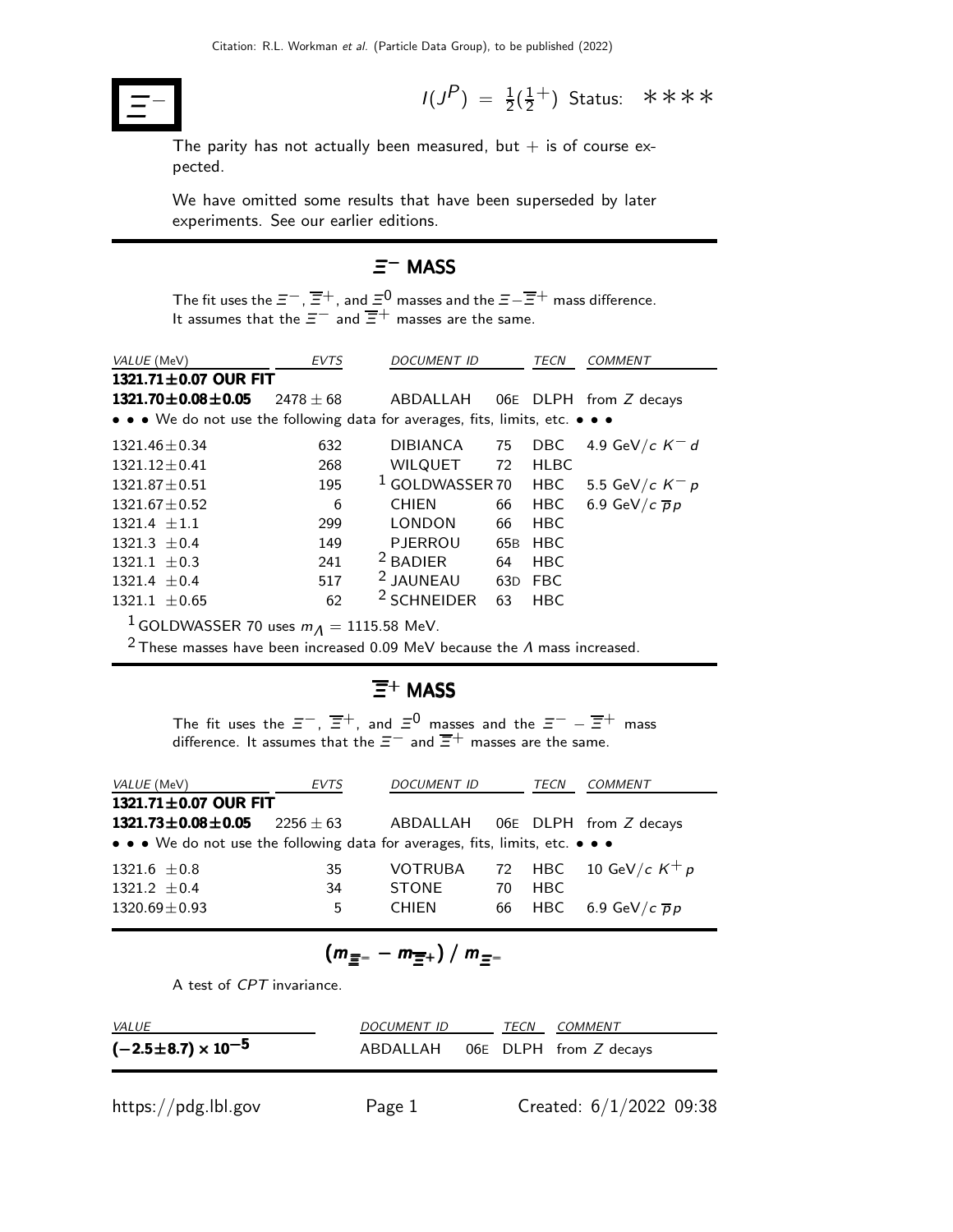# $\Xi^-$  MEAN LIFE

Measurements with an error  $> 0.2 \times 10^{-10}$  s or with systematic errors not included have been omitted.

| VALUE $(10^{-10} s)$          | <b>EVTS</b>   | <b>DOCUMENT ID</b> |                 | TECN        | <b>COMMENT</b>     |
|-------------------------------|---------------|--------------------|-----------------|-------------|--------------------|
| $1.639 \pm 0.015$ OUR AVERAGE |               |                    |                 |             |                    |
| $1.65 \pm 0.07 \pm 0.12$      | $2478 \pm 68$ | ABDALLAH           | 06E             | <b>DLPH</b> | from Z decays      |
| $1.652 \pm 0.051$             | 32k           | <b>BOURQUIN</b>    | 84              | <b>SPEC</b> | Hyperon beam       |
| $1.665 \pm 0.065$             | 41k           | <b>BOURQUIN</b>    | 79              | <b>SPEC</b> | Hyperon beam       |
| $1.609 \pm 0.028$             | 4286          | <b>HEMINGWAY</b>   | 78              | HBC         | 4.2 GeV/c $K^- p$  |
| $1.67 \pm 0.08$               |               | <b>DIBIANCA</b>    | 75              | <b>DBC</b>  | 4.9 GeV/c $K^-$ d  |
| 1.63<br>$\pm 0.03$            | 4303          | <b>BALTAY</b>      | 74              | <b>HBC</b>  | 1.75 GeV/c $K^- p$ |
| $^{+0.08}_{-0.07}$<br>1.73    | 680           | <b>MAYEUR</b>      | 72              | HLBC        | 2.1 GeV/c $K^-$    |
| $\pm 0.04$<br>1.61            | 2610          | <b>DAUBER</b>      | 69              | <b>HBC</b>  |                    |
| $\pm 0.16$<br>1.80            | 299           | <b>LONDON</b>      | 66              | <b>HBC</b>  |                    |
| $\pm$ 0.12<br>1.70            | 246           | <b>PJERROU</b>     | 65 <sub>B</sub> | <b>HBC</b>  |                    |
| 1.69<br>$\pm 0.07$            | 794           | <b>HUBBARD</b>     | 64              | <b>HBC</b>  |                    |
| $+0.15$<br>1.86<br>0.14       | 517           | <b>JAUNEAU</b>     | 63D             | <b>FBC</b>  |                    |

#### $\overline{\Xi}{}^+$  MEAN LIFE

| <i>VALUE</i> (10 <sup>-10</sup> s)                                            | <b>EVTS</b>   |                                              | <i>DOCUMENT ID</i><br>TECN |            | <b>COMMENT</b>                   |
|-------------------------------------------------------------------------------|---------------|----------------------------------------------|----------------------------|------------|----------------------------------|
| $1.70 \pm 0.08 \pm 0.12$                                                      | $2256 \pm 63$ | ABDALLAH                                     |                            |            | 06E DLPH from Z decays           |
| • • • We do not use the following data for averages, fits, limits, etc. • • • |               |                                              |                            |            |                                  |
| $1.55 + 0.35$<br>-0.20                                                        | 35            | <sup>3</sup> VOTRUBA 72 HBC 10 GeV/c $K^+ p$ |                            |            |                                  |
| 1.6 $\pm 0.3$                                                                 | 34            | STONE                                        | 70                         | HBC        |                                  |
| $1.9^{+0.7}_{-0.5}$                                                           | 12            | $3$ SHEN                                     | 67                         | <b>HBC</b> |                                  |
| $1.51 \pm 0.55$                                                               | 5             | $3$ CHIEN                                    |                            |            | 66 HBC 6.9 GeV/c $\overline{p}p$ |
| $3$ The error is statistical only.                                            |               |                                              |                            |            |                                  |

$$
(\tau_{\Xi^-} - \tau_{\overline{\Xi}^+}) / \tau_{\Xi^-}
$$

A test of CPT invariance.

| <i>VALUE</i>         | <i>DOCUMENT ID</i> |  |  | TECN COMMENT                    |
|----------------------|--------------------|--|--|---------------------------------|
| $-0.01 \!\pm\! 0.07$ |                    |  |  | ABDALLAH 06E DLPH from Z decays |

# Ξ<sup>-</sup> MAGNETIC MOMENT

See the "Quark Model" review.

| VALUE $(\mu_M)$                  | <b>EVTS</b> | <b>DOCUMENT ID</b> |    | TECN | COMMENT                   |
|----------------------------------|-------------|--------------------|----|------|---------------------------|
| $-0.6507 \pm 0.0025$ OUR AVERAGE |             |                    |    |      |                           |
| $-0.6505 \pm 0.0025$             | 4.36M       | <b>DURYEA</b>      |    |      | 92 SPEC 800 GeV p Be      |
| $-0.661 \pm 0.036 \pm 0.036$     | 44k         | <b>TROST</b>       | 89 |      | SPEC $\Xi^- \sim 250$ GeV |
| $-0.69 + 0.04$                   | 218k        | RAMEIKA            | 84 |      | SPEC 400 GeV pBe          |
| https://pdg.lbl.gov              |             | Page 2             |    |      | Created: 6/1/2022 09:38   |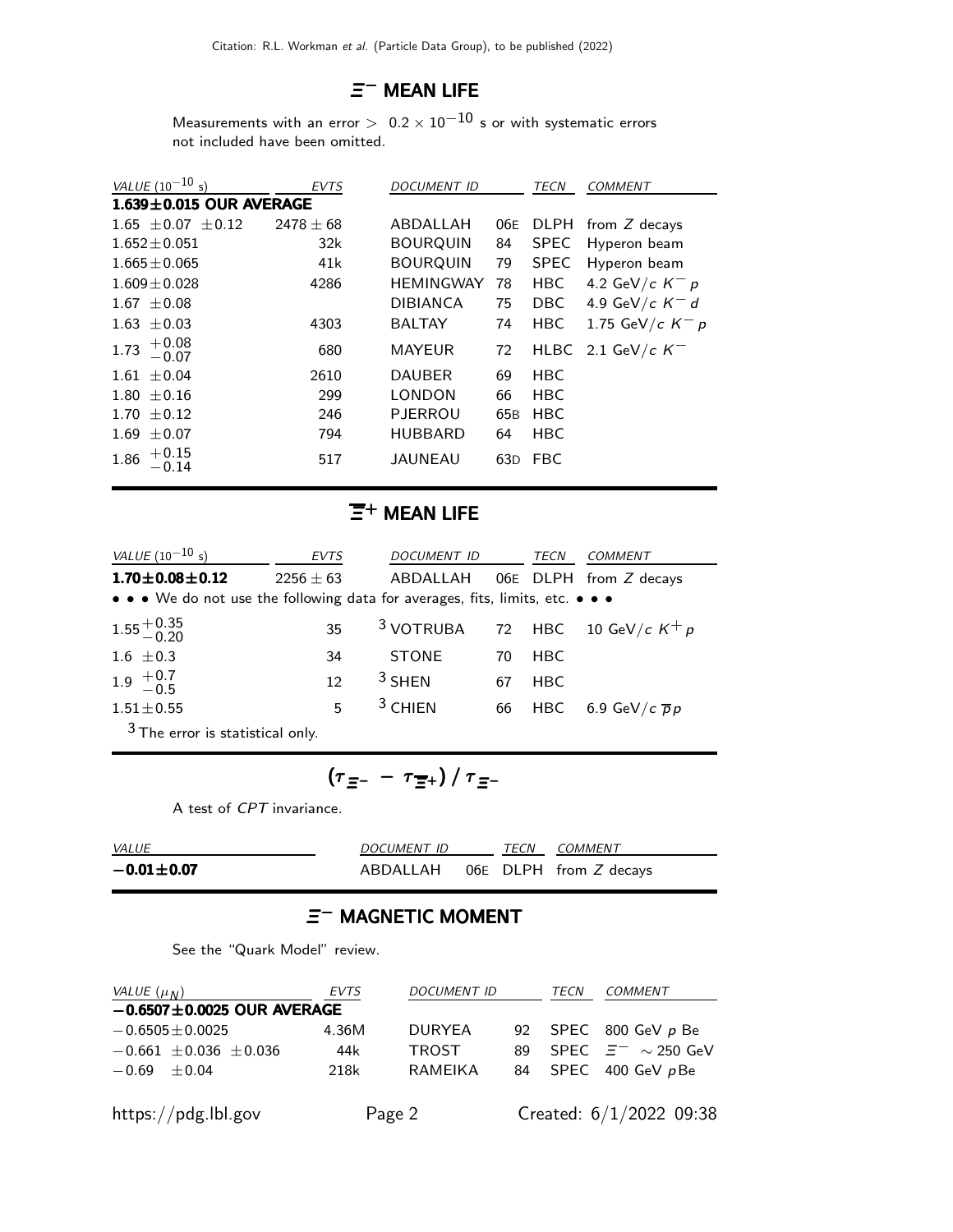• • • We do not use the following data for averages, fits, limits, etc. • • •

|              | $-0.674 \pm 0.021 \pm 0.020$ | 122k | HO.     | 90 SPEC See | DURYEA 92                  |
|--------------|------------------------------|------|---------|-------------|----------------------------|
| $-2.1 + 0.8$ |                              | 2436 | COOL    |             | 74 OSPK 1.8 GeV/c $K^- p$  |
| $-0.1 + 2.1$ |                              | 2724 | BINGHAM |             | 70B OSPK 1.8 GeV/c $K^- p$ |

#### $\overline{\Xi}{}^+$  MAGNETIC MOMENT

See the "Quark Model" review.

| VALUE $(\mu_N)$                  | <b>FVTS</b> | <i>DOCUMENT ID</i> |  | <i>TECN COMMENT</i> |
|----------------------------------|-------------|--------------------|--|---------------------|
| $+0.657 \pm 0.028 \pm 0.020$ 70k |             | HO.                |  | 90 SPEC 800 GeV pBe |

$$
\left(\mu_{\,\Xi^-}+\mu_{\,\overline{\Xi}^+}\right)/\left|\mu_{\,\overline{\Xi}^-}\right|
$$

A test of CPT invariance. We calculate this from the  $\Xi^-$  and  $\overline{\Xi}^+$  magnetic moments above.

VALUE DOCUMENT ID

 $+0.01\pm0.05$  OUR EVALUATION

# $\equiv$ <sup>-</sup> DECAY MODES

|                          | Mode                                                                                                                                                                                                                                                                                              | Fraction $(\Gamma_i/\Gamma)$ Confidence level                                                                                                                                                                     |                                                                                                                                                                                                                   |
|--------------------------|---------------------------------------------------------------------------------------------------------------------------------------------------------------------------------------------------------------------------------------------------------------------------------------------------|-------------------------------------------------------------------------------------------------------------------------------------------------------------------------------------------------------------------|-------------------------------------------------------------------------------------------------------------------------------------------------------------------------------------------------------------------|
| $\Gamma_1$<br>$\Gamma_4$ | $\Lambda \pi^-$<br>$\Gamma_2 \quad \Sigma^- \gamma$<br>$\Gamma_3$ $Ae^-\overline{\nu}_e$<br>$A\mu^{-} \overline{\nu}_{\mu}$<br>$\Gamma_5$ $\Sigma^0 e^- \overline{\nu}_e$<br>$\Gamma_6 \quad \Sigma^0 \mu^- \overline{\nu}_\mu$<br>$\Gamma_7 = e^{-\overline{\nu}_e}$                             | $(99.887 \pm 0.035)$ %<br>$(1.27 \pm 0.23) \times 10^{-4}$<br>$(5.63 \pm 0.31) \times 10^{-4}$<br>$(3.5 \tfrac{+3.5}{-2.2}) \times 10^{-4}$<br>$(8.7 \pm 1.7) \times 10^{-5}$<br>$< 8$ $\times 10^{-4}$<br>< 2.59 | 90%<br>$\times$ 10 $^{-4}$<br>90%                                                                                                                                                                                 |
|                          |                                                                                                                                                                                                                                                                                                   | $\Delta S = 2$ forbidden (S2) modes                                                                                                                                                                               |                                                                                                                                                                                                                   |
| $\Gamma_8$               | $n\pi^-$<br>$\Gamma$ <sub>9</sub> $ne^{-}$ $\overline{\nu}_e$<br>$\Gamma_{10}$ $n\mu^{-}$ $\overline{\nu}_{\mu}$<br>$\Gamma_{11}$ $p\pi^{-}\pi^{-}$<br>$\Gamma_{12}$ $\rho \pi^- e^- \overline{\nu}_e$<br>$\Gamma_{13}$ $\rho \pi^- \mu^- \overline{\nu}_\mu$<br>$\Gamma_{14}$ $\rho \mu^- \mu^-$ | S2<br>< 1.9<br>$S2 \t < 3.2$<br>S <sub>2</sub><br>$\rm <~1.5$<br>$S2 \t < 4$<br>$S2 \quad < 4$<br>$S2 \t < 4$<br>$\mathsf{L}$<br>$\lt$ 4                                                                          | $\times$ 10 $^{-5}$<br>90%<br>$\times$ 10 <sup>-3</sup><br>90%<br>$\%$<br>90%<br>$\times$ 10 $^{-4}$<br>90%<br>$\times$ 10 $^{-4}$<br>90%<br>$\times$ 10 <sup>-4</sup><br>90%<br>$\times$ 10 <sup>-8</sup><br>90% |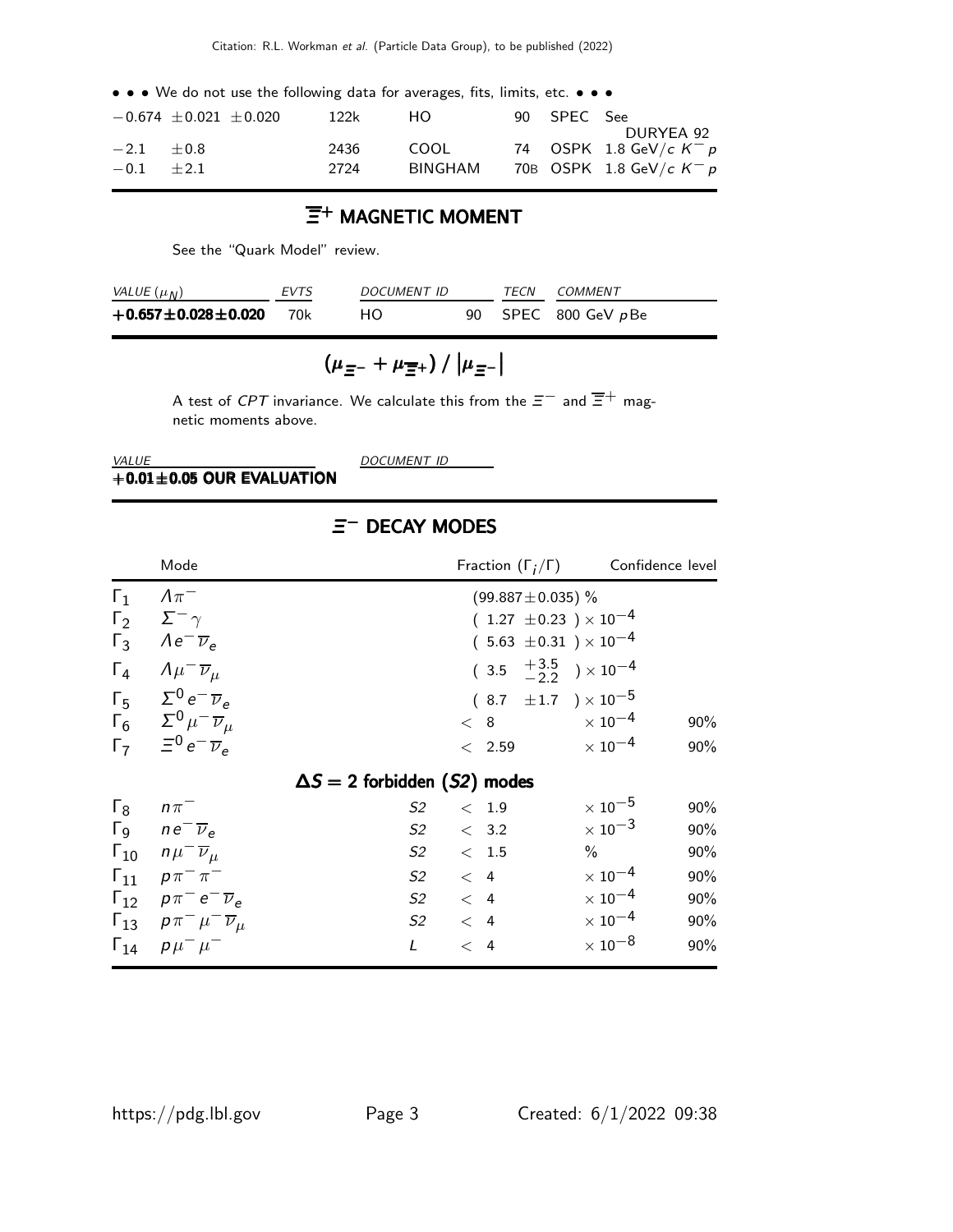#### CONSTRAINED FIT INFORMATION

An overall fit to 4 branching ratios uses 5 measurements and one constraint to determine 5 parameters. The overall fit has a  $\chi^2 =$ 1.0 for 1 degrees of freedom.

The following off-diagonal array elements are the correlation coefficients  $\left<\delta x_i\delta x_j\right>$ / $(\delta x_i\cdot\delta x_j)$ , in percent, from the fit to the branching fractions,  $x_i$   $\;\equiv$  $\Gamma_i/\Gamma_{\rm total}$ . The fit constrains the  $x_i$  whose labels appear in this array to sum to one.

| $x_2$   | $-6$  |       |             |    |
|---------|-------|-------|-------------|----|
| $x_3$   | -8    | 0     |             |    |
| $x_4$   | -99   | 0     | $^{\rm -1}$ |    |
| $x_{5}$ | -5    | 0     | 0           | ი  |
|         | $x_1$ | $x_2$ | $x_3$       | ×4 |

# $\equiv$ <sup>−</sup> BRANCHING RATIOS

A number of early results have been omitted.

| $\Gamma(\Sigma^-\gamma)/\Gamma(\Lambda\pi^-)$                                                                                            |              |                    |    |             | $\Gamma_2/\Gamma_1$                                                                                               |
|------------------------------------------------------------------------------------------------------------------------------------------|--------------|--------------------|----|-------------|-------------------------------------------------------------------------------------------------------------------|
| VALUE (units $10^{-4}$ )                                                                                                                 | EVTS         | <b>DOCUMENT ID</b> |    | <b>TECN</b> | <b>COMMENT</b>                                                                                                    |
| $1.27 \pm 0.24$ OUR FIT                                                                                                                  |              |                    |    |             |                                                                                                                   |
| $1.27 \pm 0.23$ OUR AVERAGE                                                                                                              |              |                    |    |             |                                                                                                                   |
| $1.22 \pm 0.23 \pm 0.06$                                                                                                                 | 211          | <sup>4</sup> DUBBS | 94 |             | E761 $\equiv$ 375 GeV                                                                                             |
| $2.27 + 1.02$                                                                                                                            | 9            | <b>BIAGI</b>       |    | 87B SPEC    | SPS hyperon beam                                                                                                  |
| $= 1.0 \pm 1.3$ ).                                                                                                                       |              |                    |    |             | $^4$ DUBBS 94 also finds weak evidence that the asymmetry parameter $\alpha_\gamma$ is positive ( $\alpha_\gamma$ |
| $\Gamma(\Lambda e^-\overline{\nu}_e)/\Gamma(\Lambda\pi^-)$                                                                               |              |                    |    |             | $\Gamma_3/\Gamma_1$                                                                                               |
| <i>VALUE</i> (units $10^{-3}$ )                                                                                                          | <b>EVTS</b>  | <b>DOCUMENT ID</b> |    | <b>TECN</b> | COMMENT                                                                                                           |
| $0.564 \pm 0.031$ OUR FIT                                                                                                                |              |                    |    |             |                                                                                                                   |
| $0.564 \pm 0.031$                                                                                                                        | 2857         | BOURQUIN           | 83 |             | SPEC SPS hyperon beam                                                                                             |
| $\bullet\,\bullet\,\bullet\,\sf{We}$ do not use the following data for averages, fits, limits, etc. $\bullet\,\bullet\,\bullet\,\bullet$ |              |                    |    |             |                                                                                                                   |
| $0.30 \pm 0.13$                                                                                                                          | 11           | <b>THOMPSON</b>    | 80 |             | ASPK Hyperon beam                                                                                                 |
| $\Gamma(\Lambda \mu^- \overline{\nu}_\mu)/\Gamma(\Lambda \pi^-)$                                                                         |              |                    |    |             | $\Gamma_4/\Gamma_1$                                                                                               |
| VALUE (units $10^{-3}$ ) CL% EVTS                                                                                                        |              | DOCUMENT ID        |    | TECN        | <b>COMMENT</b>                                                                                                    |
| $0.35^{+0.35}_{-0.22}$ OUR FIT                                                                                                           |              |                    |    |             |                                                                                                                   |
| $0.35 + 0.35$                                                                                                                            | $\mathbf{1}$ | <b>YEH</b>         | 74 | HBC.        | $E$ ffective denom. $=$ 2859                                                                                      |
| $\bullet \bullet \bullet$ We do not use the following data for averages, fits, limits, etc. $\bullet \bullet \bullet$                    |              |                    |    |             |                                                                                                                   |
| < 2.3<br>90                                                                                                                              | $\Omega$     | <b>THOMPSON</b>    | 80 |             | $ASPK$ Effective denom.=1017                                                                                      |
| < 1.3                                                                                                                                    |              | <b>DAUBER</b>      | 69 | <b>HBC</b>  |                                                                                                                   |
| ${<}12$                                                                                                                                  |              | <b>BERGE</b>       | 66 | <b>HBC</b>  |                                                                                                                   |
|                                                                                                                                          |              |                    |    |             |                                                                                                                   |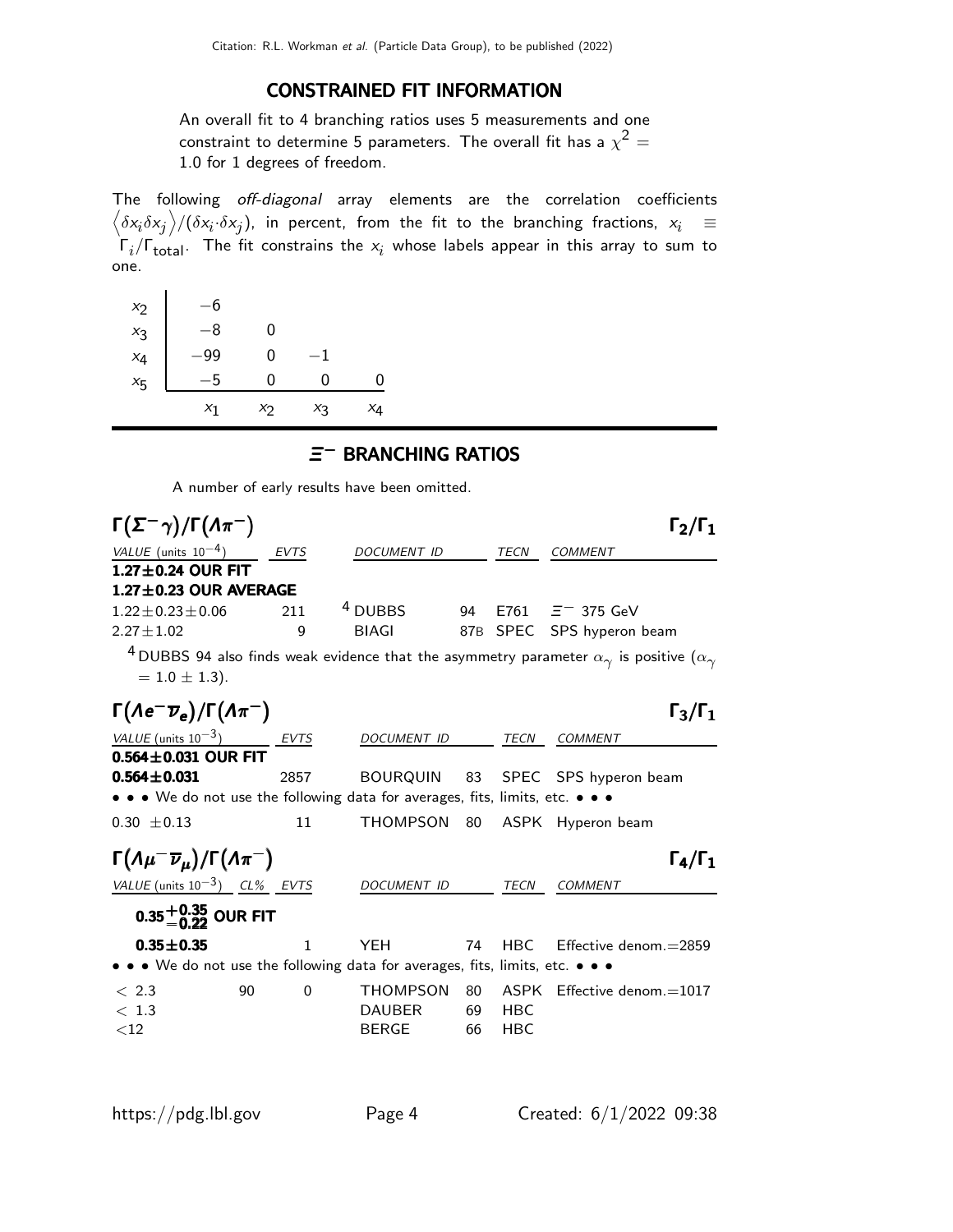Citation: R.L. Workman et al. (Particle Data Group), to be published (2022)

| $\Gamma(\Sigma^0 e^- \overline{\nu}_e)/\Gamma(\Lambda \pi^-)$                                                                        |    |     |                                                             |    |             | $\Gamma_5/\Gamma_1$                                                                                                                                                                                                                                                                          |
|--------------------------------------------------------------------------------------------------------------------------------------|----|-----|-------------------------------------------------------------|----|-------------|----------------------------------------------------------------------------------------------------------------------------------------------------------------------------------------------------------------------------------------------------------------------------------------------|
| VALUE (units $10^{-3}$ ) EVTS                                                                                                        |    |     | DOCUMENT ID                                                 |    |             | TECN COMMENT                                                                                                                                                                                                                                                                                 |
| $0.087 \pm 0.017$ OUR FIT<br>$0.087 + 0.017$                                                                                         |    | 154 | BOURQUIN 83                                                 |    |             | SPEC SPS hyperon beam                                                                                                                                                                                                                                                                        |
| $\left[\Gamma(\Lambda e^-\overline{\nu}_e)+\Gamma(\Sigma^0 e^-\overline{\nu}_e)\right]/\Gamma(\Lambda\pi^-)$                         |    |     |                                                             |    |             | $(\Gamma_3 + \Gamma_5)/\Gamma_1$                                                                                                                                                                                                                                                             |
| $VALU E$ (units 10 <sup>-3</sup> ) EVTS DOCUMENT ID TECN COMMENT                                                                     |    |     |                                                             |    |             |                                                                                                                                                                                                                                                                                              |
| • • • We do not use the following data for averages, fits, limits, etc. • • •                                                        |    |     |                                                             |    |             |                                                                                                                                                                                                                                                                                              |
| $0.651 \pm 0.031$<br>$0.68 \pm 0.22$                                                                                                 |    | 17  | $6$ DUCLOS $71$                                             |    | <b>OSPK</b> | 3011 <sup>5</sup> BOURQUIN 83 SPEC SPS hyperon beam                                                                                                                                                                                                                                          |
| $\Gamma(\Lambda \pi^-)$ above.<br>is about a factor $6$ smaller than the $\Lambda$ rate.                                             |    |     |                                                             |    |             | <sup>5</sup> See the separate BOURQUIN 83 values for $\Gamma(Ae^-\overline{\nu}_e)/\Gamma(A\pi^-)$ and $\Gamma(\Sigma^0e^-\overline{\nu}_e)/\Gamma(A\pi^-)$<br><sup>6</sup> DUCLOS 71 cannot distinguish $\Sigma^{0}$ 's from <i>A</i> 's. The Cabibbo theory predicts the $\Sigma^{0}$ rate |
| $\Gamma(\Sigma^0\mu^-\overline{\nu}_\mu)/\Gamma(\Lambda\pi^-)$                                                                       |    |     |                                                             |    |             | $\Gamma_6/\Gamma_1$                                                                                                                                                                                                                                                                          |
| <u>VALUE (units <math>10^{-3}</math>) CL% EVTS DOCUMENT ID</u>                                                                       |    |     |                                                             |    |             | <b>TECN COMMENT</b>                                                                                                                                                                                                                                                                          |
| < 0.76                                                                                                                               | 90 | 0   | <b>YEH</b><br><b>74</b>                                     |    |             | HBC Effective denom.=3026                                                                                                                                                                                                                                                                    |
| • • • We do not use the following data for averages, fits, limits, etc. • • •                                                        |    |     |                                                             |    |             |                                                                                                                                                                                                                                                                                              |
| $<$ 5                                                                                                                                |    |     | <b>BERGE</b>                                                | 66 | HBC         |                                                                                                                                                                                                                                                                                              |
| $\Gamma(\Xi^0\,e^-\overline{\nu}_e)/\Gamma_{\rm total}$                                                                              |    |     |                                                             |    |             | $\Gamma_7/\Gamma$                                                                                                                                                                                                                                                                            |
| $VALUE$ $CL\%$                                                                                                                       |    |     | DOCUMENT ID TECN COMMENT                                    |    |             |                                                                                                                                                                                                                                                                                              |
| $< 2.59 \times 10^{-4}$                                                                                                              |    | 90  | ABLIKIM 21AH BES3 $J/\psi \rightarrow \Xi \overline{\Xi}$   |    |             |                                                                                                                                                                                                                                                                                              |
| $\Gamma(\Xi^0 e^- \overline{\nu}_e)/\Gamma(\Lambda \pi^-)$                                                                           |    |     |                                                             |    |             | $\Gamma_7/\Gamma_1$                                                                                                                                                                                                                                                                          |
| $VALUE$ CL%                                                                                                                          |    |     | DOCUMENT ID TECN COMMENT                                    |    |             |                                                                                                                                                                                                                                                                                              |
| • • • We do not use the following data for averages, fits, limits, etc. • • •                                                        |    |     |                                                             |    |             |                                                                                                                                                                                                                                                                                              |
| $\langle 2.3 \times 10^{-3}$                                                                                                         |    | 90  | <b>YEH</b>                                                  | 74 | <b>HBC</b>  | Effective denom.=1000                                                                                                                                                                                                                                                                        |
| $\Gamma(n\pi^{-})/\Gamma(\Lambda\pi^{-})$                                                                                            |    |     | $\Delta S = 2$ . Forbidden in first-order weak interaction. |    |             | $\Gamma_8/\Gamma_1$                                                                                                                                                                                                                                                                          |
| VALUE (units $10^{-3}$ ) CL% EVTS DOCUMENT ID                                                                                        |    |     |                                                             |    | TECN        | <i>COMMENT</i>                                                                                                                                                                                                                                                                               |
| < 0.019                                                                                                                              | 90 |     | <b>BIAGI</b>                                                |    |             | 82B SPEC SPS hyperon beam                                                                                                                                                                                                                                                                    |
| $\bullet\,\bullet\,\bullet\,$ We do not use the following data for averages, fits, limits, etc. $\bullet\,\bullet\,\bullet\,\bullet$ |    |     |                                                             |    |             |                                                                                                                                                                                                                                                                                              |
| < 3.0                                                                                                                                | 90 | 0   | <b>YEH</b>                                                  | 74 | <b>HBC</b>  | Effective denom.=760                                                                                                                                                                                                                                                                         |
| ${<}1.1$                                                                                                                             |    |     | <b>DAUBER</b>                                               | 69 | HBC         |                                                                                                                                                                                                                                                                                              |
| $5.0$                                                                                                                                |    |     | FERRO-LUZZI 63                                              |    | HBC         |                                                                                                                                                                                                                                                                                              |
| $\Gamma(n e^- \overline{\nu}_e)/\Gamma(\Lambda \pi^-)$                                                                               |    |     |                                                             |    |             | $\Gamma$ 9/Γ $_1$                                                                                                                                                                                                                                                                            |
|                                                                                                                                      |    |     | $\Delta S = 2$ . Forbidden in first-order weak interaction. |    |             |                                                                                                                                                                                                                                                                                              |
| VALUE (units $10^{-3}$ ) CL% EVTS                                                                                                    |    |     | <b>DOCUMENT ID</b>                                          |    | TECN        | <b>COMMENT</b>                                                                                                                                                                                                                                                                               |
| < 3.2                                                                                                                                | 90 | 0   | YEH                                                         | 74 | HBC         | Effective denom.=715                                                                                                                                                                                                                                                                         |
| • • • We do not use the following data for averages, fits, limits, etc. • • •                                                        |    |     |                                                             |    |             |                                                                                                                                                                                                                                                                                              |
| $<$ 10                                                                                                                               | 90 |     | <b>BINGHAM</b>                                              | 65 | <b>RVUE</b> |                                                                                                                                                                                                                                                                                              |

 $\begin{array}{c} \rule{0pt}{2.5ex} \rule{0pt}{2.5ex} \rule{0pt}{2.5ex} \rule{0pt}{2.5ex} \rule{0pt}{2.5ex} \rule{0pt}{2.5ex} \rule{0pt}{2.5ex} \rule{0pt}{2.5ex} \rule{0pt}{2.5ex} \rule{0pt}{2.5ex} \rule{0pt}{2.5ex} \rule{0pt}{2.5ex} \rule{0pt}{2.5ex} \rule{0pt}{2.5ex} \rule{0pt}{2.5ex} \rule{0pt}{2.5ex} \rule{0pt}{2.5ex} \rule{0pt}{2.5ex} \rule{0pt}{2.5ex} \rule{0$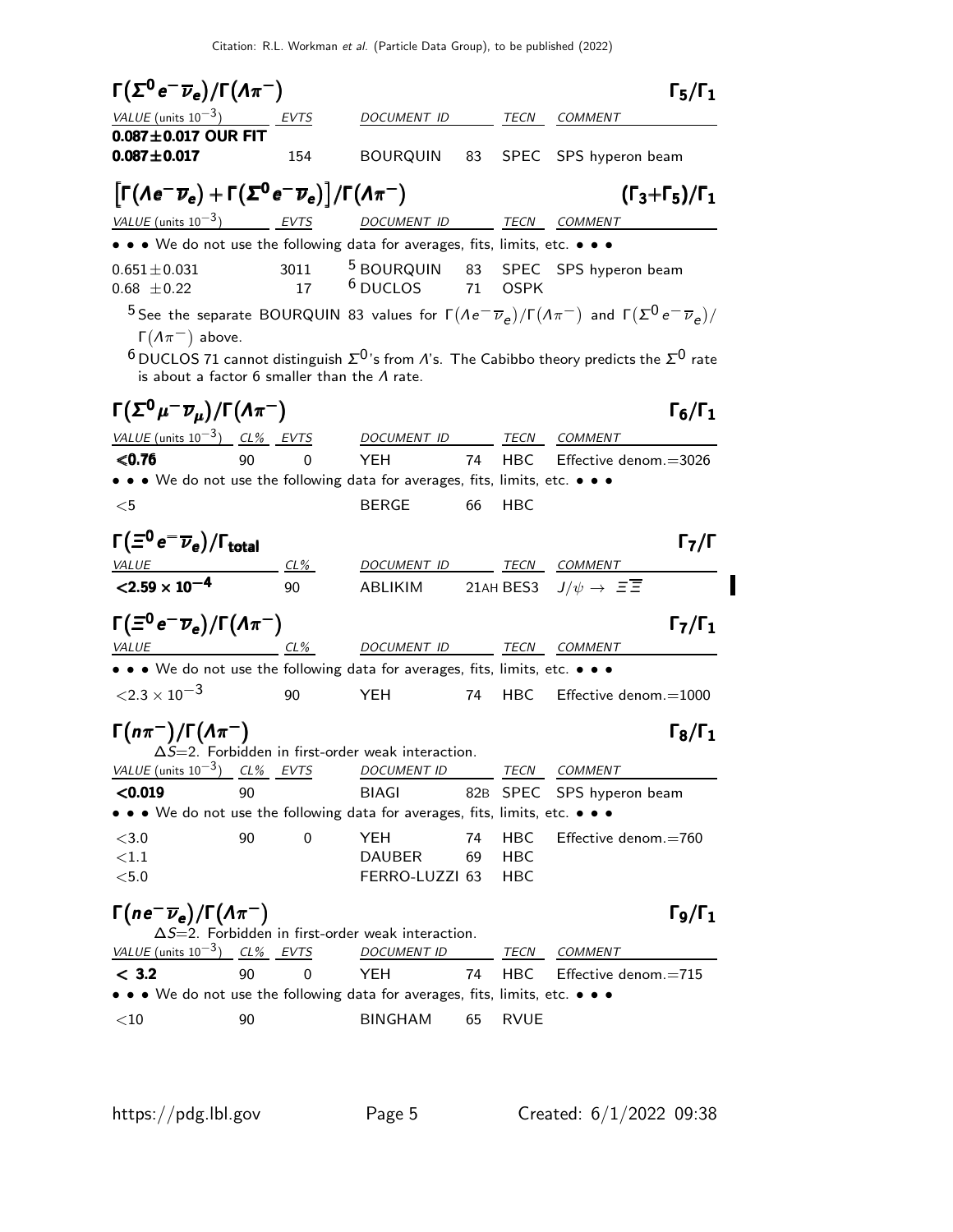| $\Gamma(n\mu^-\overline{\nu}_\mu)/\Gamma(\Lambda\pi^-)$                                                                                                                                                                                                                                    |                                                                                                                                                   |          | $\Delta S = 2$ . Forbidden in first-order weak interaction. |    |            | $\Gamma_{10}/\Gamma_1$        |  |
|--------------------------------------------------------------------------------------------------------------------------------------------------------------------------------------------------------------------------------------------------------------------------------------------|---------------------------------------------------------------------------------------------------------------------------------------------------|----------|-------------------------------------------------------------|----|------------|-------------------------------|--|
| VALUE (units $10^{-3}$ ) CL% EVTS                                                                                                                                                                                                                                                          |                                                                                                                                                   |          | <b>DOCUMENT ID</b>                                          |    |            | TECN COMMENT                  |  |
| $<$ 15.3                                                                                                                                                                                                                                                                                   | 90                                                                                                                                                | $\Omega$ | <b>YEH</b>                                                  | 74 | <b>HBC</b> | Effective denom. $=$ 150      |  |
| $\Gamma(p\pi^-\pi^-)/\Gamma(\Lambda\pi^-)$<br>$\Gamma_{11}/\Gamma_{1}$<br>$\Delta S = 2$ . Forbidden in first-order weak interaction.                                                                                                                                                      |                                                                                                                                                   |          |                                                             |    |            |                               |  |
| VALUE (units $10^{-4}$ ) CL% EVTS                                                                                                                                                                                                                                                          |                                                                                                                                                   |          | <b>DOCUMENT ID</b>                                          |    |            | TECN COMMENT                  |  |
| < 3.7                                                                                                                                                                                                                                                                                      | 90                                                                                                                                                | $\Omega$ | <b>YEH</b>                                                  | 74 | <b>HBC</b> | Effective denom. $=$ 6200     |  |
|                                                                                                                                                                                                                                                                                            | $\Gamma(p\pi^-e^-\overline{\nu}_e)/\Gamma(\Lambda\pi^-)$<br>$\Gamma_{12}/\Gamma_1$<br>$\Delta S = 2$ . Forbidden in first-order weak interaction. |          |                                                             |    |            |                               |  |
| VALUE (units $10^{-4}$ ) CL% EVTS                                                                                                                                                                                                                                                          |                                                                                                                                                   |          | <b>DOCUMENT ID</b>                                          |    | TECN       | <b>COMMENT</b>                |  |
| $3.7$                                                                                                                                                                                                                                                                                      | 90                                                                                                                                                | $\Omega$ | <b>YEH</b>                                                  | 74 | HBC.       | Effective denom.=6200         |  |
| $\Gamma(p\pi^{-}\mu^{-}\overline{\nu}_{\mu})/\Gamma(\Lambda\pi^{-})$<br>$\Gamma_{13}/\Gamma_{1}$<br>$\Delta S = 2$ . Forbidden in first-order weak interaction.                                                                                                                            |                                                                                                                                                   |          |                                                             |    |            |                               |  |
| VALUE (units $10^{-4}$ ) CL% EVTS                                                                                                                                                                                                                                                          |                                                                                                                                                   |          | DOCUMENT ID                                                 |    | TECN       | <b>COMMENT</b>                |  |
| $3.7$                                                                                                                                                                                                                                                                                      | 90                                                                                                                                                | $\Omega$ | <b>YEH</b>                                                  | 74 | <b>HBC</b> | $E$ ffective denom. $=$ 6200  |  |
| $\Gamma(p\mu^-\mu^-)/\Gamma(\Lambda\pi^-)$<br>$\Gamma_{14}/\Gamma_{1}$<br>A $\Delta L=2$ decay, forbidden by total lepton number conservation.                                                                                                                                             |                                                                                                                                                   |          |                                                             |    |            |                               |  |
|                                                                                                                                                                                                                                                                                            |                                                                                                                                                   |          |                                                             |    |            |                               |  |
| VALUE (units $10^{-8}$ ) $CL\%$ DOCUMENT ID TECN COMMENT<br>$<$ 4.0                                                                                                                                                                                                                        |                                                                                                                                                   |          |                                                             |    |            |                               |  |
| • • • We do not use the following data for averages, fits, limits, etc. • • •                                                                                                                                                                                                              |                                                                                                                                                   | 90       |                                                             |    |            | RAJARAM 05 HYCP p Cu, 800 GeV |  |
| $<$ 3.7 $\times$ 10 <sup>4</sup>                                                                                                                                                                                                                                                           |                                                                                                                                                   | 90       |                                                             |    |            |                               |  |
| <sup>7</sup> LITTENBERG 92B HBC Uses YEH 74 data<br>$7$ This LITTENBERG 92B limit and the identical YEH 74 limits for the preceding three<br>modes all result from nonobservance of any 3-prong decays of the $\Xi^-$ . One could as<br>well apply the limit to the sum of the four modes. |                                                                                                                                                   |          |                                                             |    |            |                               |  |

# $\equiv$ <sup>−</sup> DECAY PARAMETERS

See the "Note on Baryon Decay Parameters" in the neutron Listings.

| $\alpha(\Xi^-)\alpha_-(\Lambda)$ |                    |                                                      |                 |             |                    |
|----------------------------------|--------------------|------------------------------------------------------|-----------------|-------------|--------------------|
| <b>VALUE</b>                     | EVTS               | <b>DOCUMENT ID</b>                                   |                 | TECN        | <i>COMMENT</i>     |
| $-0.294 \pm 0.005$               | <b>OUR AVERAGE</b> | Error includes scale factor of 1.7. See the ideogram |                 |             |                    |
| below.                           |                    |                                                      |                 |             |                    |
| $-0.2963 \pm 0.0042$             | 189k               | LUK.                                                 | 00              | E756        | p Be, 800 GeV      |
| $-0.2894 + 0.0073$               | 63k                | 8LUK                                                 | 00              | E756        | p Be, 800 GeV      |
| $-0.303 + 0.004 + 0.004$         | 192k               | <b>RAMEIKA</b>                                       | 86              | <b>SPEC</b> | 400 GeV pBe        |
| $-0.257 \pm 0.020$               | 11k                | <b>ASTON</b>                                         | 85 <sub>B</sub> | LASS        | 11 GeV/c $K^- p$   |
| $-0.260 + 0.017$                 | 21k                | <b>BENSINGER</b>                                     | 85              | <b>MPS</b>  | 5 GeV/c $K^- p$    |
| $-0.299 \pm 0.007$               | 150k               | BIAGI                                                | 82              | <b>SPEC</b> | SPS hyperon beam   |
| $-0.315 \pm 0.026$               | 9046               | CLELAND                                              | 80C             | ASPK        | BNL hyperon beam   |
| $-0.239 + 0.021$                 | 6599               | <b>HEMINGWAY</b>                                     | 78              | <b>HBC</b>  | 4.2 GeV/c $K^- p$  |
| $-0.243 \pm 0.025$               | 4303               | <b>BALTAY</b>                                        | 74              | <b>HBC</b>  | 1.75 GeV/c $K^- p$ |
| $-0.252 \pm 0.032$               | 2436               | COOL                                                 | 74              | <b>OSPK</b> | 1.8 GeV/c $K^-$ p  |
| $-0.253 \pm 0.028$               | 2781               | <b>DAUBER</b>                                        | 69              | <b>HBC</b>  |                    |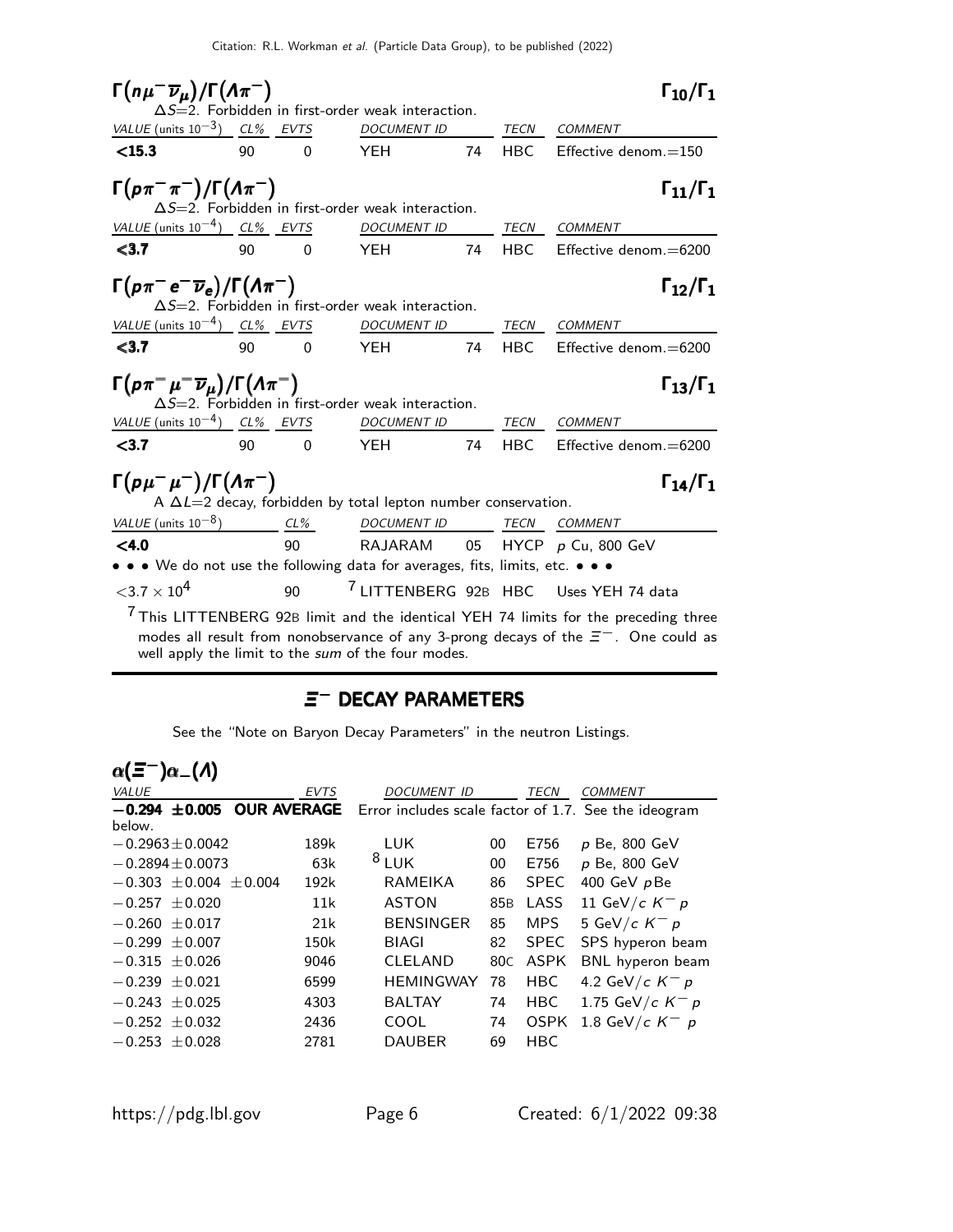

<sup>8</sup> This LUK 00 value is for  $\alpha(\overline{\Xi}^+)$   $\alpha_+(\overline{\Lambda})$ . We assume CP conservation here by including it in the average for  $\alpha(\bar{z}^-)$   $\alpha_-(\Lambda)$ . But see the second data block below for the CP test.  $\alpha(\Xi^-)\alpha_-(\Lambda)$ 

# $\alpha$  FOR  $\Xi^- \to \Lambda \pi^-$

The above average,  $\alpha(\Xi^-)$   $\alpha_-(\Lambda) = -0.294 \pm 0.005$ , divided by our current average  $\alpha_{-}(\Lambda) = 0.732 \pm 0.014$ , gives the following value for  $\alpha(\Xi^{-})$ : VALUE DOCUMENT ID  $-0.401 \pm 0.010$  OUR EVALUATION

| $[\alpha(\Xi^-)\alpha_-(\Lambda)-\alpha(\overline{\Xi}^+)\alpha_+(\overline{\Lambda})]$                               |             |                                                                                                                                                                                                          |    |             |                                                                                         |
|-----------------------------------------------------------------------------------------------------------------------|-------------|----------------------------------------------------------------------------------------------------------------------------------------------------------------------------------------------------------|----|-------------|-----------------------------------------------------------------------------------------|
| $[\alpha(\bar{\Xi}^-)\alpha_-(\Lambda)+\alpha(\bar{\Xi}^+)\alpha_+(\bar{\Lambda})]$                                   |             |                                                                                                                                                                                                          |    |             | This is zero if CP is conserved. The $\alpha$ 's are the decay-asymmetry parameters for |
|                                                                                                                       |             | $\Xi^ \rightarrow$ $\Lambda \pi^-$ and $\Lambda \rightarrow$ $p \pi^-$ and for $\overline{\Xi}^+$ $\rightarrow$ $\overline{\Lambda} \pi^+$ and $\overline{\Lambda}$ $\rightarrow$ $\overline{p} \pi^+$ . |    |             |                                                                                         |
| VALUE (units $10^{-4}$ )                                                                                              | EVTS        | <b>DOCUMENT ID</b>                                                                                                                                                                                       |    | TECN        | <b>COMMENT</b>                                                                          |
| $0.0 \pm 5.1 \pm 4.4$                                                                                                 |             |                                                                                                                                                                                                          |    |             | 158M HOLMSTROM 04 HYCP p Cu, 800 GeV                                                    |
| $\bullet \bullet \bullet$ We do not use the following data for averages, fits, limits, etc. $\bullet \bullet \bullet$ |             |                                                                                                                                                                                                          |    |             |                                                                                         |
| $+120 \pm 140$                                                                                                        | 252k        | LUK.                                                                                                                                                                                                     | 00 | E756        | <i>p</i> Be, 800 GeV                                                                    |
| $\phi$ ANGLE FOR $\Xi^- \to \Lambda \pi^-$                                                                            |             |                                                                                                                                                                                                          |    |             | $(\tan \phi = \beta/\gamma)$                                                            |
| VALUE (°)                                                                                                             | <b>EVTS</b> | DOCUMENT ID                                                                                                                                                                                              |    | TECN        | COMMENT                                                                                 |
| $-2.1 \pm 0.8$ OUR AVERAGE                                                                                            |             |                                                                                                                                                                                                          |    |             |                                                                                         |
| $2.39 \pm 0.64 \pm 0.64$ 144M                                                                                         |             | <sup>9</sup> HUANG                                                                                                                                                                                       |    | 04 HYCP     | p Cu, 800 GeV                                                                           |
| $-1.61\pm 2.66\pm 0.37$ 1.35M                                                                                         |             | <sup>10</sup> CHAKRAVO 03                                                                                                                                                                                |    | E756        | $p$ Be, 800 GeV                                                                         |
| $\pm 10$<br>5                                                                                                         | 11k         | <b>ASTON</b>                                                                                                                                                                                             |    | 85B LASS    | $K^- p$                                                                                 |
| $14.7 + 16.0$                                                                                                         | 21k         | $^{11}$ BENSINGER                                                                                                                                                                                        |    | 85 MPS      | 5 GeV/c $K^- p$                                                                         |
| 11<br>$+9$                                                                                                            | 4303        | <b>BALTAY</b>                                                                                                                                                                                            |    | 74 HBC      | 1.75 GeV/c $K^- p$                                                                      |
| 5<br>±16                                                                                                              | 2436        | <b>COOL</b>                                                                                                                                                                                              | 74 | <b>OSPK</b> | 1.8 GeV/c $K^- p$                                                                       |
| https://pdg.lbl.gov                                                                                                   |             | Page 7                                                                                                                                                                                                   |    |             | Created: $6/1/2022$ 09:38                                                               |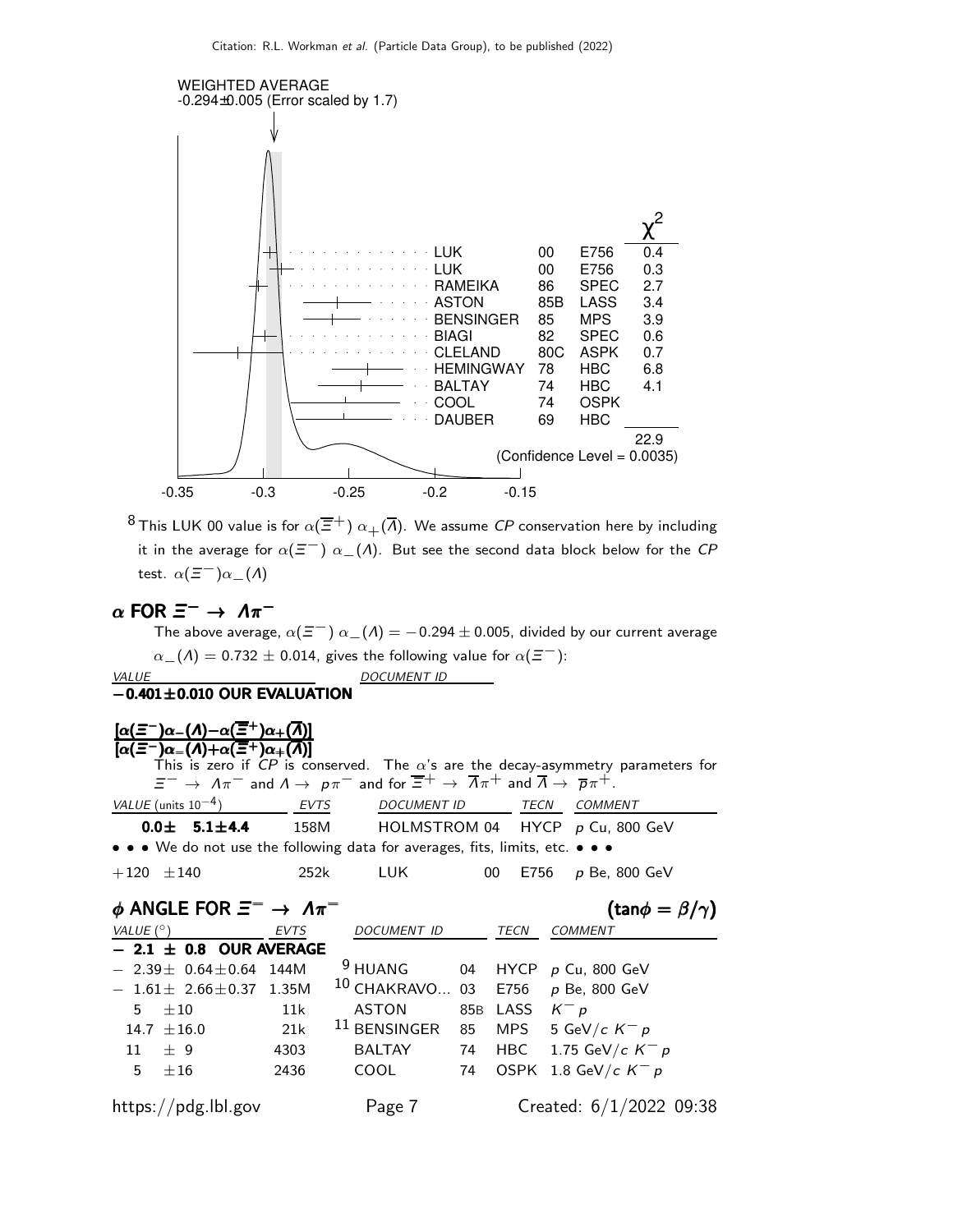|                                                                                                               | $-14$ $\pm 11$                   | 2781 | DAUBER                                                                        |  |          | 69 HBC Uses $\alpha_{\Lambda} = 0.647 \pm 0.020$                                                                            |  |
|---------------------------------------------------------------------------------------------------------------|----------------------------------|------|-------------------------------------------------------------------------------|--|----------|-----------------------------------------------------------------------------------------------------------------------------|--|
| $\overline{\mathbf{0}}$                                                                                       | $+12$                            | 1004 | $12$ BERGE 66 HBC                                                             |  |          |                                                                                                                             |  |
|                                                                                                               |                                  |      | • • • We do not use the following data for averages, fits, limits, etc. • • • |  |          |                                                                                                                             |  |
|                                                                                                               | $-26 \pm 30$                     | 2724 | BINGHAM                                                                       |  | 70B OSPK |                                                                                                                             |  |
| $\overline{0}$                                                                                                | ± 20.4                           |      | 364 <sup>12</sup> LONDON 66 HBC Using $\alpha_A$ =0.62                        |  |          |                                                                                                                             |  |
| 54                                                                                                            | $\pm 30$                         | 356  | 12 CARMONY 64B HBC                                                            |  |          |                                                                                                                             |  |
|                                                                                                               |                                  |      |                                                                               |  |          | <sup>9</sup> From this result and $\alpha$ =, HUANG 04 gets $\beta$ = $=$ -0.037 $\pm$ 0.011 $\pm$ 0.010 and $\gamma$ = $=$ |  |
|                                                                                                               | $(4.6 \pm 1.4 \pm 1.2)^{\circ}.$ |      |                                                                               |  |          | 0.888 $\pm$ 0.0004 $\pm$ 0.006. And the strong p-s phase difference for $\Lambda\pi^-$ scattering is                        |  |
| 10 From this result and $\alpha$ =, CHAKRAVORTY 03 obtains $\beta$ = = -0.025 $\pm$ 0.042 $\pm$ 0.006         |                                  |      |                                                                               |  |          |                                                                                                                             |  |
| and $\gamma = 0.889 \pm 0.001 \pm 0.007$ . And the strong p–s phase difference for $\Lambda \pi^-$ scattering |                                  |      |                                                                               |  |          |                                                                                                                             |  |

is  $(3.17 \pm 5.28 \pm 0.73)^\circ$ .

 $\frac{11}{10}$  BENSINGER 85 used  $\alpha_{\Lambda} = 0.642 \pm 0.013$ .

12 The errors have been multiplied by 1.2 due to approximations used for the  $\equiv$  polarization; see DAUBER 69 for a discussion.

| $g_A/g_V$ FOR $\Xi^ \rightarrow$ $\Lambda e^- \overline{\nu}_e$ |              |                    |                                                 |
|-----------------------------------------------------------------|--------------|--------------------|-------------------------------------------------|
|                                                                 |              | TECN               | COMMENT                                         |
|                                                                 |              |                    |                                                 |
|                                                                 | EVTS<br>1992 | <i>DOCUMENT ID</i> | <sup>13</sup> BOURQUIN 83 SPEC SPS hyperon beam |

<sup>13</sup> BOURQUIN 83 assumes that  $g_2 = 0$ . Also, the sign has been changed to agree with our conventions, given in the "Note on Baryon Decay Parameters" in the neutron Listings.

# Ξ <sup>−</sup> REFERENCES <sup>−</sup>

We have omitted some papers that have been superseded by later experiments. See our earlier editions.

| <b>ABLIKIM</b>   |     | 21AH PR D104 072007     | M. Ablikim et al.            | (BESIII Collab.)         |
|------------------|-----|-------------------------|------------------------------|--------------------------|
| ABDALLAH         | 06E | PL B639 179             | J. Abdallah et al.           | (DELPHI Collab.)         |
| RAJARAM          | 05  | PRL 94 181801           | D. Rajaram et al.            | (FNAL HyperCP Collab.)   |
| HOLMSTROM        | 04  | PRL 93 262001           | T. Holmstrom et al.          | FNAL HyperCP Collab.)    |
| <b>HUANG</b>     | 04  | PRL 93 011802           | M. Huang et al.              | (FNAL HyperCP Collab.)   |
| CHAKRAVO         | 03  | PRL 91 031601           | A. Chakravorty et al.        | (FNAL E756 Collab.)      |
| <b>LUK</b>       | 00  | PRL 85 4860             | K.B. Luk et al.              | (FNAL E756 Collab.)      |
| <b>DUBBS</b>     | 94  | PRL 72 808              | T. Dubbs et al.              | (FNAL E761 Collab.)      |
| <b>DURYEA</b>    | 92  | PRL 68 768              | J. Duryea <i>et al.</i>      | (MINN, FNAL, MICH, RUTG) |
| LITTENBERG       | 92B | PR D46 892              | L.S. Littenberg, R.E. Shrock | (BNL, STON)              |
| HO               | 90  | PRL 65 1713             | P.M. Ho et al.               | (MICH, FNAL, MINN, RUTG) |
| Also             |     | PR D44 3402             | P.M. Ho et al.               | (MICH, FNAL, MINN, RUTG) |
| <b>TROST</b>     | 89  | PR D <sub>40</sub> 1703 | L.H. Trost et al.            | (FNAL-715 Collab.)       |
| <b>BIAGI</b>     | 87B | ZPHY C35 143            | S.F. Biagi et al.            | (BRIS, CERN, GEVA+)      |
| RAMEIKA          | 86  | PR D33 3172             | R. Rameika et al.            | $(RUTG, MICH, WISC+)$    |
| <b>ASTON</b>     | 85B | PR D32 2270             | D. Aston et al.              | (SLAC, CARL, CNRC, CINC) |
| <b>BENSINGER</b> | 85  | NP B252 561             | J.R. Bensinger et al.        | (CHIC, ELMT, FNAL+)      |
| <b>BOURQUIN</b>  | 84  | NP B241 1               | M.H. Bourquin et al.         | (BRIS, GEVA, HEIDP+)     |
| RAMEIKA          | 84  | PRL 52 581              | R. Rameika <i>et al.</i>     | (RUTG, MICH, WISC+)      |
| <b>BOURQUIN</b>  | 83  | ZPHY C21 1              | M.H. Bourquin et al.         | (BRIS, GEVA, HEIDP+)     |
| BIAGI            | 82  | PL 112B 265             | S.F. Biagi et al.            | (BRIS, CAVE, GEVA+)      |
| BIAGI            | 82B | PL 112B 277             | S.F. Biagi et al.            | $(LOQM, GEVA, RL+)$      |
| CLELAND          | 80C | PR D21 12               | W.E. Cleland et al.          | (PITT, BNL)              |
| <b>THOMPSON</b>  | 80  | PR D21 25               | J.A. Thompson et al.         | (PITT, BNL)              |
| <b>BOURQUIN</b>  | 79  | PL 87B 297              | M.H. Bourquin et al.         | (BRIS, GEVA, HEIDP+)     |
| <b>HEMINGWAY</b> | 78  | NP B142 205             | R.J. Hemingway et al.        | (CERN, ZEEM, NIJM+)      |
| <b>DIBIANCA</b>  | 75  | NP B98 137              | F.A. Dibianca, R.J. Endorf   | (CMU)                    |
| <b>BALTAY</b>    | 74  | PR D9 49                | C. Baltay et al.             | (COLU, BING) J           |
| COOL             | 74  | PR D <sub>10</sub> 792  | R.L. Cool et al.             | (BNL)                    |
| Also             |     | PRL 29 1630             | R.L. Cool et al.             | (BNL)                    |
| <b>YEH</b>       | 74  | PR D10 3545             | N. Yeh et al.                | (BING, COLU)             |

https://pdg.lbl.gov Page 8 Created: 6/1/2022 09:38